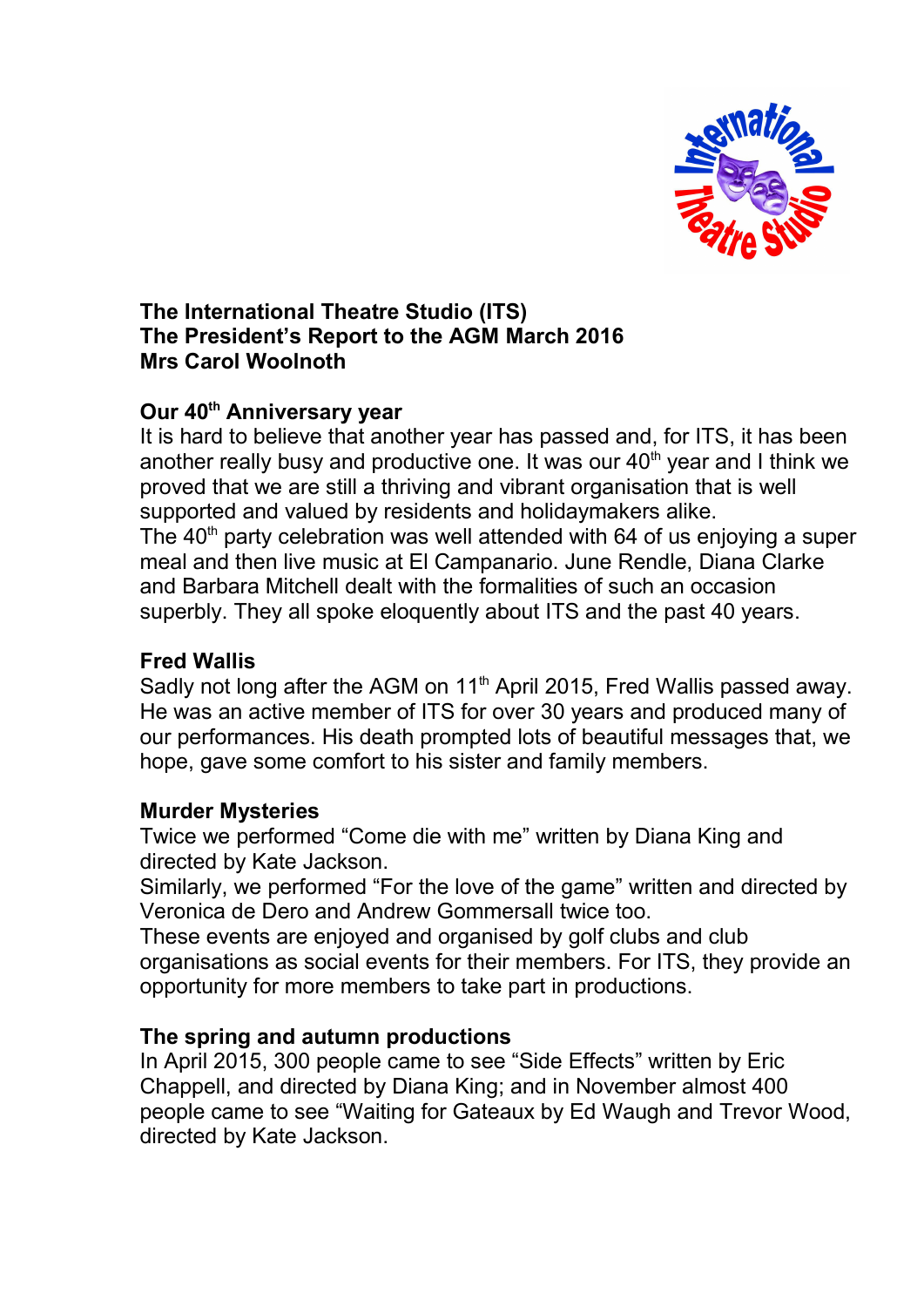Both plays were a success and enjoyed by the audiences. We were very fortunate to be able to rehearse in the Atalaya Park Hotel well before the performance dates, which is a huge advantage for the director, cast and crew.

The Salon Varietes in Fuengirola wanted us to transfer "Side Effects" to them but we were unable to do this as two cast members were out of the country.

## **Auditions**

Our recent auditions have been well attended and a number of new and sometimes younger members have taken part. This is very encouraging for ITS and one that we intend to foster. In "Waiting for Gateaux", the director, Kate, was able to include a young actor in the play by adding a dance scene; and Veronica, one of the cast, mentored Anna whilst she trained her as understudy. A great experience for everyone.

#### **Volunteers needed**

We really need to find some volunteers who would like to learn about set building and technical effects as our existing volunteers would like to step back in the future. They are very willing to train new people to take on these roles.

At this point I must thank the people who work tirelessly in the back ground to support our productions; Jamie, Richard and Andrew for their work on technical issues and special effects; Karl and Sandra for their work producing our plays; Sandra and Maretta for stage managing and props; Geoff, Fridrik and Karl for set construction; Dennis and John for front of house; Eileen for posters and tickets printing; Peter for programme and poster design; Wendy and Diana for their work as prompts; Barbara and Ruth for organising the  $40<sup>th</sup>$  party; Diana, Veronica and Andrew for writing our murder mysteries; Nina for work on the website and last but not least Alfonso, the owner of El Candil Bar who hosts all our meetings without charge to ITS. Thank you.

# **Play Readings**

We have only managed one play reading this year in January 2016. Kate Jackson, vice president, led us through a comedy. These events are important social events as people come to participate or just to watch. We do intend to organise more of these this year.

#### **The Lark in the Park**

This annual event was a great success, raising €2500 for the Butterfly Children (Mariposa de Piel). Kate Jackson directed "The Last Bread Pudding" with three new (and younger) cast members making their ITS debut. It was a wonderful evening as usual.